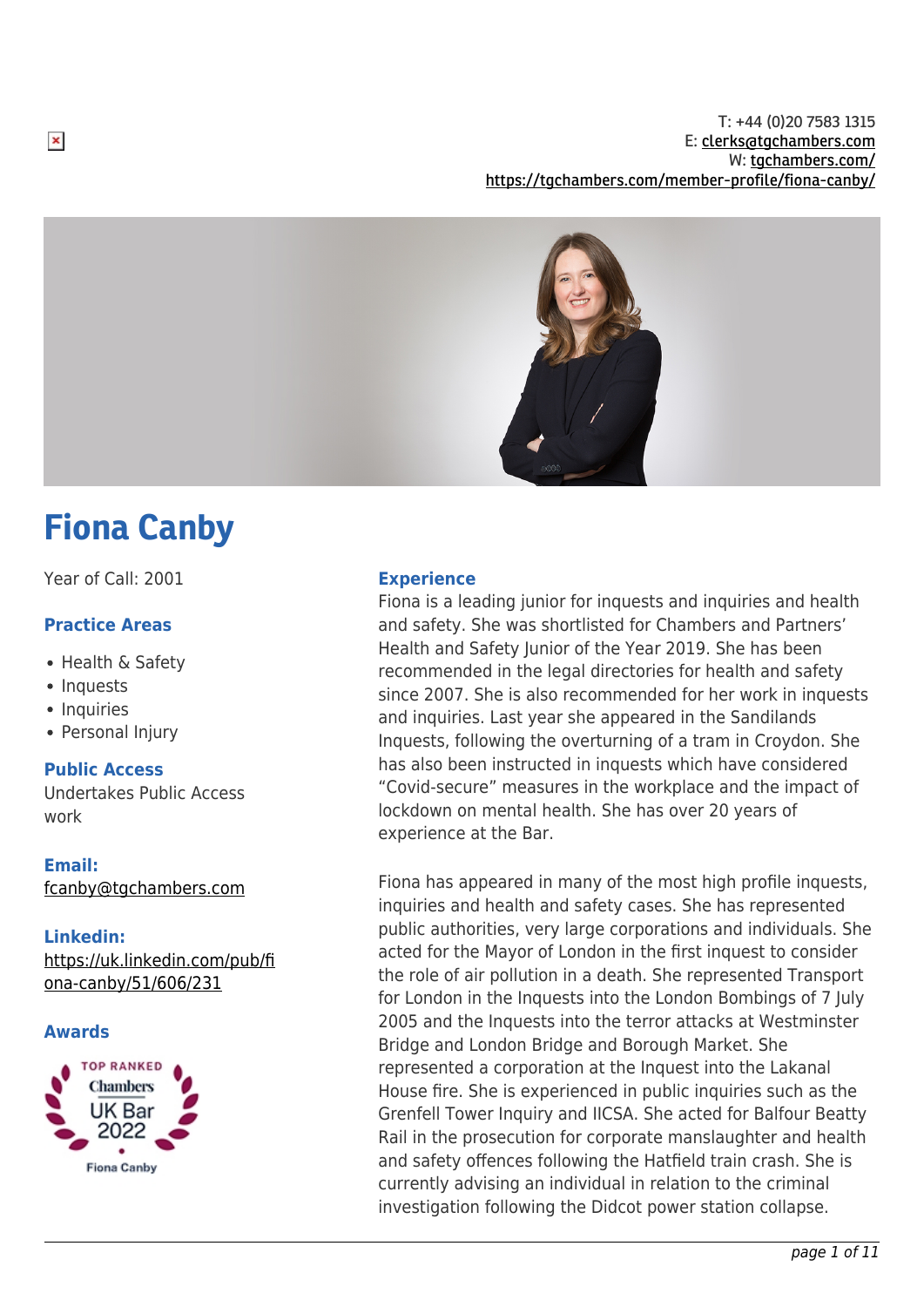

From 2013 to 2018 she was appointed to the Attorney General's Junior Counsel to the Crown B Panel. As a result she represented many government departments in inquests, inquiries, human rights claims and personal injury and fatal accident claims including: AAIB, MOD and MOJ.

Fiona has wide ranging experience in health and safety, inquests and inquiries including: agriculture, air quality, aviation, care homes, central government, child abuse, construction, demolition, education, energy, facilities management, fire fighting and fire safety, healthcare, highways, hospitals, leisure (including swimming pools), local government, manufacturing, mental health, military, prisons and probation, railways, recycling, retail, social care, terrorism, traffic management.

# **Directories**

"She is really good with clients, and her knowledge in relation to inquests is second to none." "She is an extremely hardworking barrister who is approachable and acutely sensitive to the needs of her clients."

Leading Junior for Inquests and Public Inquiries, Chambers and Partners 2022

"Tactically she's really good, but she's also excellent with clients and really gets into the detail of the cases." "Really responsive, on top of the detail and a really good advocate." "Very experienced and thoroughly prepared." Leading Junior for Health and Safety (Band 1), Chambers and Partners 2022

"Brings to bear an encyclopaedic knowledge of law and procedure, but able to explain this to clients at all levels – very thorough and highly professional. A go-to person for complex and high-profile inquests, clients are always impressed with Fiona – definitely a silk in the making." Leading Junior for Inquests and Inquiries, Legal 500 2022

"Fiona has an excellent level of knowledge of this practice area coupled with highly professional service delivered in a friendly manner. One of the leaders in this field at this level and rightly instructed in the most important cases." Leading Junior for Heath and Safety, Legal 500 2022

# **Education**

Manchester University 1996 – 1999 First Class Hons Degree in Law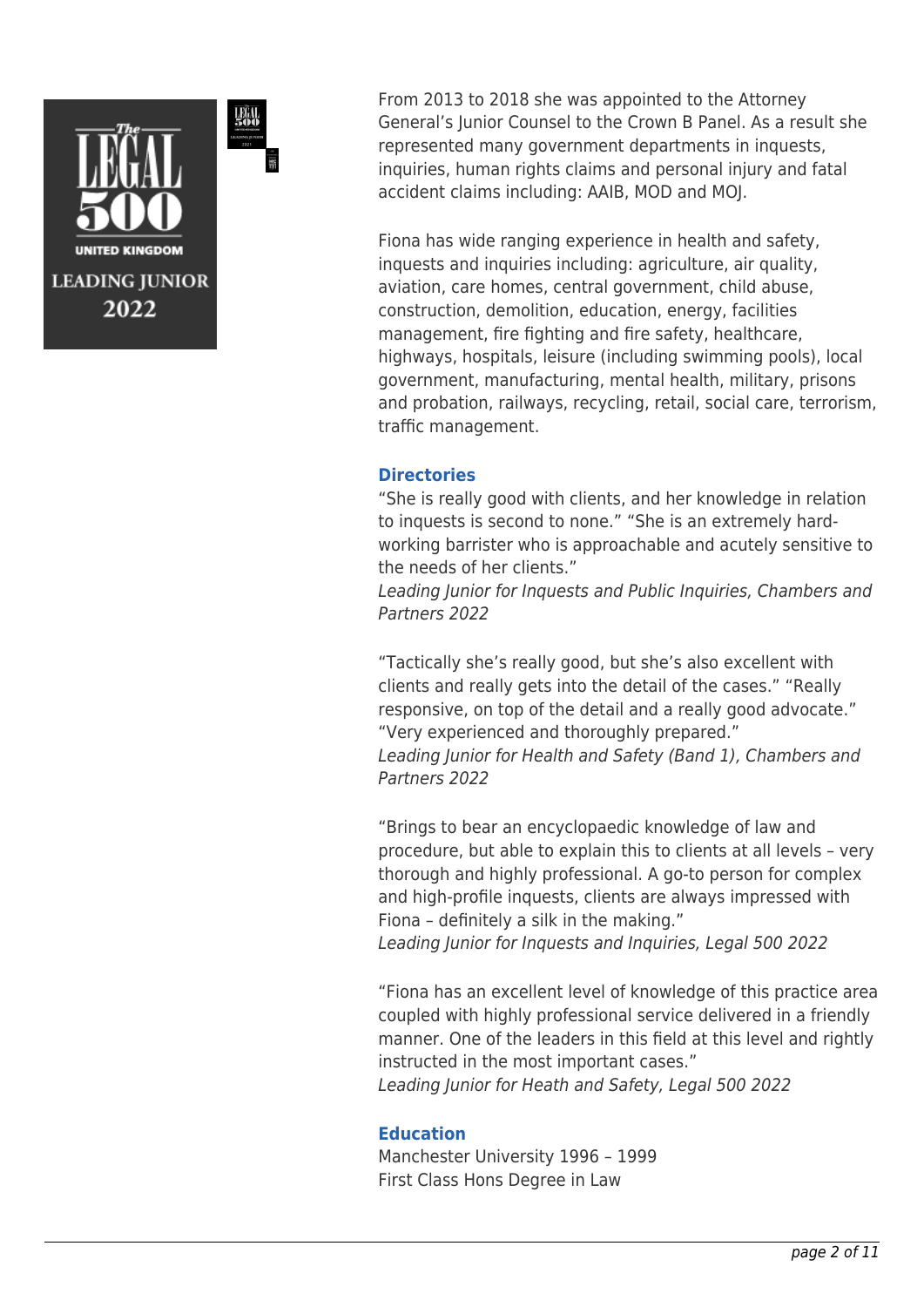**Memberships HSLA** PIBA

# **Cases**

# **CROYDON TRAM INQUEST**

05/10/2021

Barristers involved: Keith Morton QC Fiona Canby

Fiona, led by Keith Morton QC, represented Transport for London at the inquests into the deaths of the seven people killed in the Croydon Tram crash at Sandilands on 9 November 2016. The inquests were held over 10 weeks.

The jury returned a unanimous conclusion of accidental death together with a narrative.

# **Inquest into the death of Ella Adoo Kissi-Debrah**

16.12.2020

#### Barristers involved: Fiona Canby

This inquest was the first to record air pollution as a medical cause of death. Ella, who suffered from asthma, died in February 2013 at the age of 9 of acute respiratory failure. The inquest considered issues including how air pollution levels were monitored at the time; the steps taken to reduce air pollution and the information provided to the public about the level of air pollution, its dangers and ways to reduce exposure.

The Interested Persons were Ella's family, Lewisham Council, the Mayor of London and TfL and central government (Defra, DHSC and DfT). The two-week inquest was heard by Philip Barlow, Assistant Coroner for London Inner South. He gave a narrative conclusion finding that air pollution was a significant factor to both the induction and exacerbations of her asthma.

During the course of her illness between 2010 and 2013 Ella was exposed to levels of Nitrogen Dioxide (NO2) and Particulate Matter in excess of World Health Organisation Guidelines. The principal source of her exposure was traffic emissions. During this period there was a recognised failure to reduce the level of NO2 to within the limits set by EU and domestic law which possibly contributed to her death.

Fiona Canby represented the Mayor of London and TfL.

### **London Bridge and Borough Market Inquests**

May - June 2019

Barristers involved: Fiona Canby

Acted for Transport for London in the Inquests arising from the deaths in the London Bridge and Borough Market terror attack on 3 June 2017. Consideration of issues including physical protective security measures and guidance in relation to crowded places. Instructed by TfL Legal. Before the Chief Coroner, sitting at the Central Criminal Court. May to June 2019.

# **Westminster Bridge Inquests**

30/10/2018

Barristers involved: Fiona Canby Acted for TfL in the Inquests arising from the deaths in the Westminster terror attack of 22 March 2017. Consideration of issues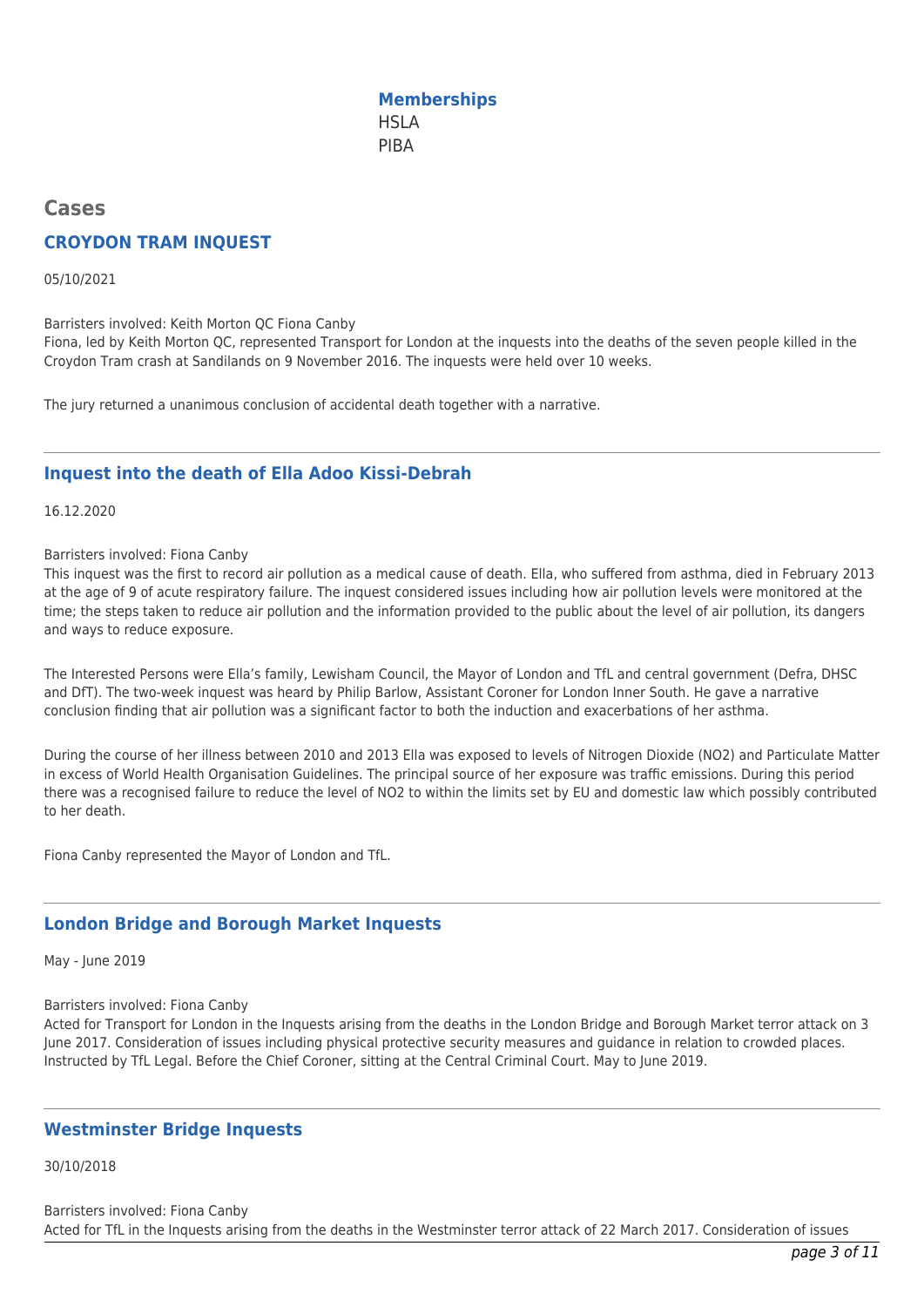relating to protective security measures and crowded places guidance. Instructed by TfL Legal. Before the Chief Coroner, sitting at the Central Criminal Court. September to October 2018.

### **Inquest into the death of Bernard Ovu**

November 2017

Barristers involved: Fiona Canby

Acted for TfL in this inquest into the death of a man who had fallen down emergency exit stairs at Canning Town station. Consideration of issues relating to lone working staff and action to be taken when trespassers access non-public areas, beyond emergency gates. Instructed by TfL Legal. Walthamstow Coroner's Court. November 2017.

### **Inquest into the death of Sarah Reed**

July 2017

Barristers involved: Fiona Canby

Acted for the MOJ in this 12-day inquest into the death of Sarah Reed at HMP Holloway. Consideration of issues relating to obtaining fitness to plead reports, ACCT reviews and observations, CPA meetings and the cancellation of prison visits. Instructed by GLD. Before HH Sir Peter Thornton QC, City of London Coroner's Court. July 2017.

### **Independent Inquiry into Child Sexual Abuse**

March - July 2016

Barristers involved: Fiona Canby

Fiona Canby appeared for the IPCC at two preliminary hearings held by IICSA in relation to allegations of child sexual abuse involving Lord Greville Janner. The hearings took place at the RCJ before Hon Dame Lowell Goddard. March and July 2016.

### **Inquest into the death of Gladys Jones**

July 2016

Barristers involved: Fiona Canby

Acting for the facilities managers in this 10-day inquest into a death at a hospital. Consideration of issues relating to the management of legionella and responsibilities of different organisations on site. In-depth questioning of the legionella expert instructed by the Coroner. Southwark Coroner's Court. July 2016. Instructed by OAH.

### **Inquest into the death of Krysztof Woskowiak**

June 2016

Barristers involved: Fiona Canby

Instructed by the MOJ in this 4-day inquest into a death at HMP Bullingdon. Consideration of issues relating to suicide and self harm and the treatment of foreign nationals. Also instructed in related Article 2 proceedings. Oxford Coroner's Court. June 2016. Instructed by GLD

### **Inquest into the death of Malika Sawyer**

28/02/2016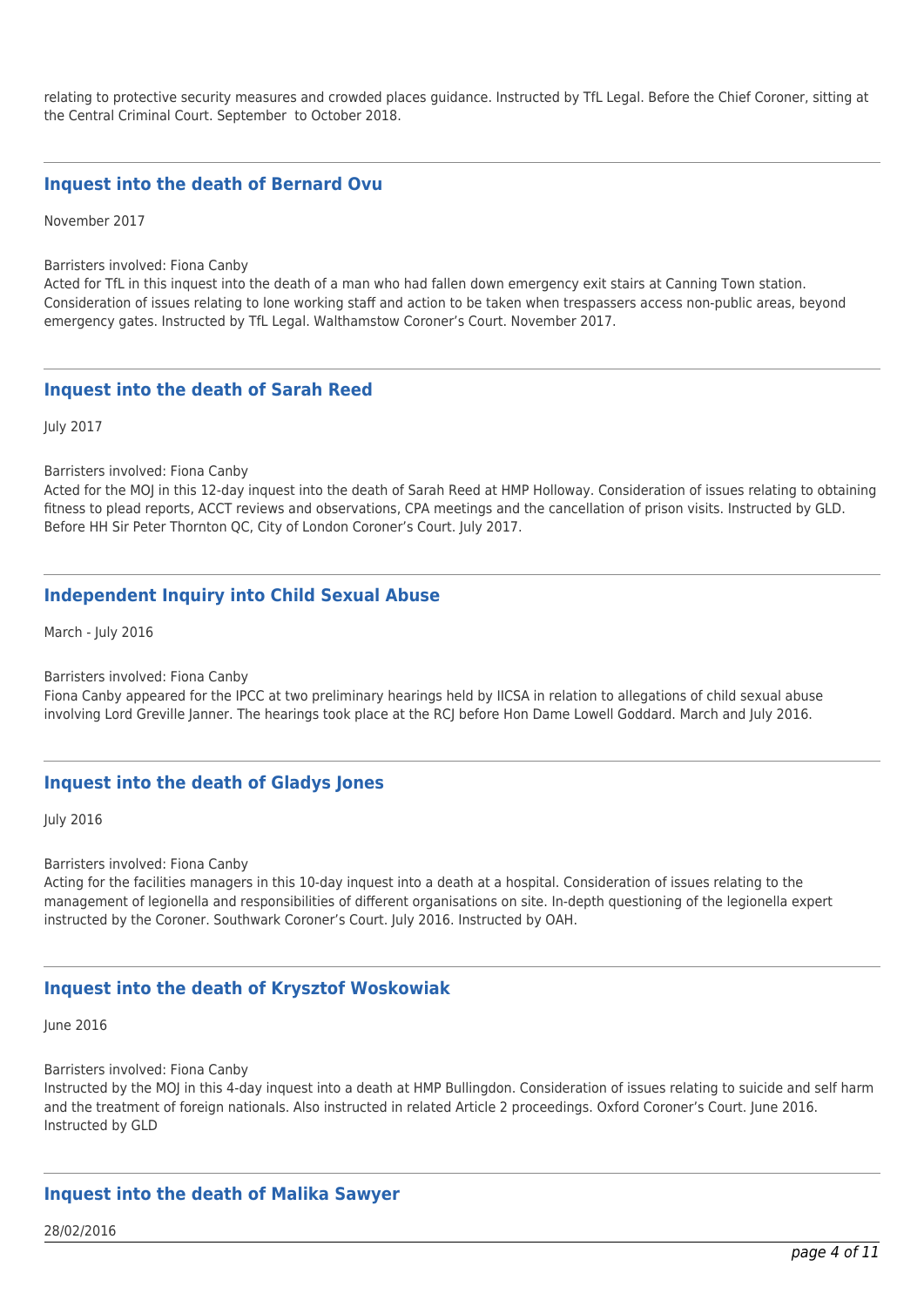Barristers involved: Fiona Canby

Acted for a school in the inquest into the death of a pupil who had been found hanging at the school. Conclusion of suicide. Inquest considered communication between the school, CAMHS, social services and the police and concluded that that there had been no causative failings by the organisations involved. Southwark Coroner's Court. Instructed by Weightmans. February 2016.

### **Inquest into the Lord Ballyedmond helicopter crash**

31/01/2016

Barristers involved: Fiona Canby

Acted for the AAIB in relation to the death of four men who were killed shortly after the take-off of their helicopter in Norfolk. Issues around disclosure required by the Coroner by a Schedule 5 notice. Jury returned accidental conclusion. Norwich Coroner's Court. Instructed by GLD. January 2016.

#### **Inquest into the Vauxhall helicopter crash**

November - December 2015.

Barristers involved: Fiona Canby

Acted for the AAIB. Inquest into the deaths of two men who were killed when, in poor weather conditions, a helicopter struck the jib of a crane attached to a building development. Southwark Coroner's Court. Instructed by the GLD. November – December 2015. Fiona Canby acted for the Air Accidents Investigation Branch.

### **Inquest into the death of Anna Mansfield**

31/12/2015

Barristers involved: Fiona Canby

Acted for Anna's employer in the inquest into her death after she had been found hanging at home. Employer's handling of redundancy and resignation explored alongside Anna's treatment by her GP. Narrative conclusion returned. No contributory failings by her employer or GP identified. Barnet Coroner's Court. Instructed by Pinsent Masons. December 2015.

### **Inquest into the death of David Efemena**

28.08.15 – 07.09.15

Barristers involved: Fiona Canby

Fiona Canby was instructed on behalf of the MOD in this inquest in the death of a cadet whilst sleeping out overnight on exercise. Walthamstow Coroners Court. Instructed by GLD. September 2015.

### **Inquest into the death of Anne-Marie Ellement**

03.03.2014

Barristers involved: Nicholas Moss QC Fiona Canby

Inquest into the death of a Royal Military Police Corporal found hanging at her barracks. Allegations of bullying and overworking explored. Salisbury Coroners Court. Instructed by GLD for a number of service personnel. February 2014.

### **Inquest into death of Sean Cunningham**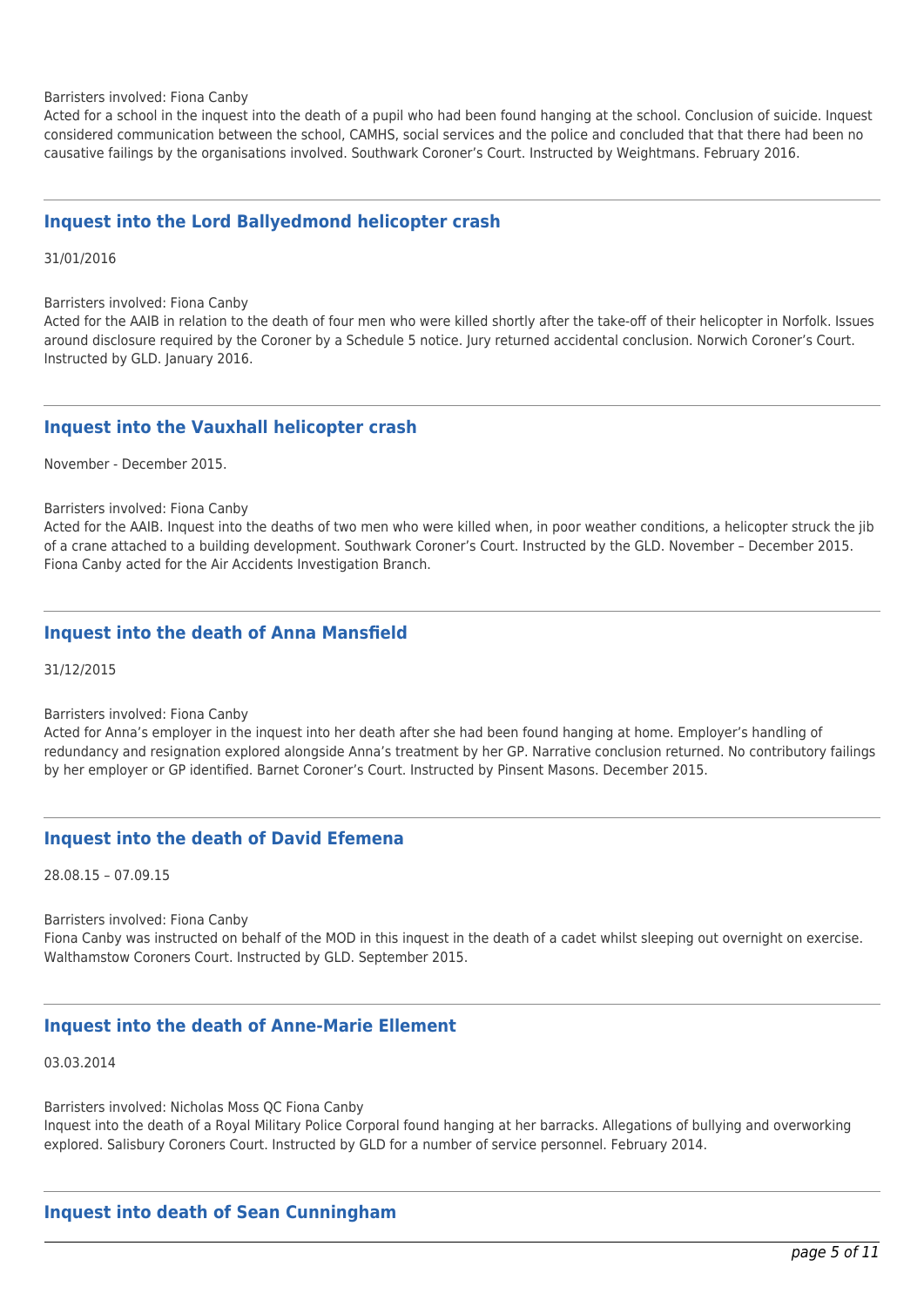09.01.14 – 29.01.14

Barristers involved: Andrew Prynne QC Nicholas Moss QC Fiona Canby Inquest into death of Red Arrows pilot, Flt Lt Cunningham; accidental ejection from his Red Arrows jet.

#### **Gilman v (1) UPS (2) Network Rail [2013] EWHC 2341** 01.07.2013 – 10.07.2013

Barristers involved: Andrew Prynne QC Fiona Canby Contribution proceedings following vehicle incursion onto the West Coast Main Line. Led by Andrew Prynne QC. Instructed by Keoghs on behalf of the motor insurers. July 2013.

### **Lakanal House Fire Inquest**

14.01.13 – 28.03.13

Barristers involved: Cathryn McGahey QC Fiona Canby

Fire at high rise block of flats in Camberwell caused the deaths of six people. Building Regulations in relation to fire safety and high rise structures were explored. The Inquest was heard at Inner South London Coroners Court – HHJ Frances Kirkham. Cathryn McGahey represented The Department for Communities and Local Government, and The Chief Fire Officer. Fiona Canby was instructed by SGH Martineau. January – March 2013. The Inquest took place from January to March 2013.

# **Inquests into the London Bombings of 7 July 2005**

11.10.2010 – 11.03.2011

Barristers involved: Keith Morton QC Fiona Canby Acted on behalf of Transport for London. Inner West London Coroners Court – Hallett LJ. Instructed by TfL Legal.

# **R v Balfour Beatty Rail Infrastructure Services Ltd**

31.01.2005 – 07.10.2005

Barristers involved: Fiona Canby Tim Sharpe

Acted on behalf of Balfour Beatty in the prosecution arising out of the Hatfield Train Crash. Section 3 HSWA and corporate manslaughter. Central Criminal Court. Led by Ronald Thwaites QC, Anthony Seys-Llewellyn QC, James Ageros. Instructed by Fisher **Scoggins** 

# **Publications**

### **TGC Inquest & Inquiries Newsletter – Second Issue, November 2021** 24/11/2021

Authors: Nicholas Moss QC Keith Morton QC Andrew Prynne QC Andrew O'Connor QC Fiona Canby Harriet Wakeman William Irwin Piers Taylor Richard Boyle

Please see link below to the second edition of the TGC Inquests and Inquiries newsletter, a twice-yearly publication, containing articles on recent key legal developments in these fields, as well as a selection of recent noteworthy cases in which Members of Chambers have been involved.

You can view the publication at [http://tgchambers.com/wp-content/uploads/2021/11/TGC-Inquests\\_Newsletter\\_IssueII\\_v2.pdf](http://tgchambers.com/wp-content/uploads/2021/11/TGC-Inquests_Newsletter_IssueII_v2.pdf)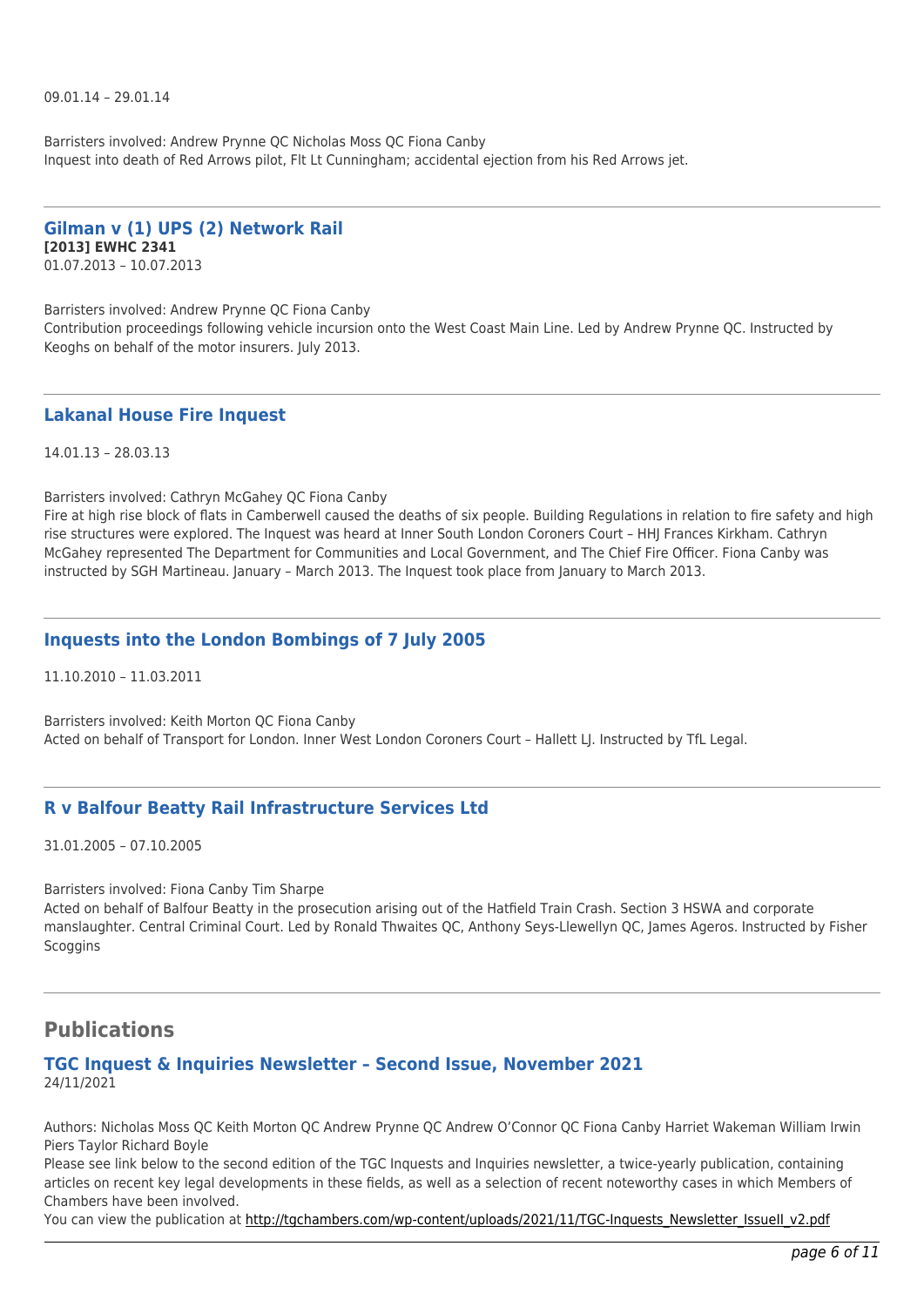#### **TGC Inquests and Inquiries Newsletter** 18/03/2021

Authors: Keith Morton QC Andrew O'Connor QC Nicholas Moss QC Fiona Canby David R. White Emily Wilsdon Ellen Robertson Scarlett Milligan Harriet Wakeman Olivia Rosenstrom

Welcome to the inaugural edition of the TGC Inquests and Inquiries newsletter, a twice-yearly publication containing articles on recent key legal developments in these fields, as well as a selection of recent noteworthy cases in which Members of Chambers have been involved.

You can view the publication at [https://tgchambers.com/wp-content/uploads/2021/03/TGC066\\_Inquests\\_Newsletter.pdf](https://tgchambers.com/wp-content/uploads/2021/03/TGC066_Inquests_Newsletter.pdf)

### **Prosecuting and Defending Health and Safety Cases** 30/04/2007

Authors: Dominic Adamson QC Benjamin Casey Fiona Canby Tim Sharpe Tim Kevan Co-author of book written with the intention of highlighting the various areas of law associated with prosecuting and defending health and safety cases

# **News**

### **Fiona Canby and Zeenat Islam appointed as Junior Counsel to the UK Covid-19 Inquiry** 20/06/2022

Barristers involved: Fiona Canby Zeenat Islam

The Inquiry has appointed 49 junior Counsel to join its legal team to support Hugo Keith QC, Lead Counsel to the Inquiry, Martin Smith, Solicitor to the Inquiry and eleven recently appointed Queen's Counsel with the preparation and delivery of the Inquiry's investigative work.

You can view the publication at <https://covid19.public-inquiry.uk/2022/06/inquiry-welcomes-the-appointment-of-49-junior-counsel-to-legal-team/>

### **TGC Inquest & Inquiries Newsletter – Second Issue, November 2021** 24/11/2021

Barristers involved: Nicholas Moss QC Harriet Wakeman Andrew Prynne QC Keith Morton QC Andrew O'Connor QC Fiona Canby William Irwin Emily Wilsdon Piers Taylor Richard Boyle

In this edition, we provide updates relating to Law Sheet No.1 (which has been updated in light of Maughan), the Coroner's Court competencies and toolkit, and the new Guidance Note 41 concerning Pen Portrait Material. Also on the subject of Maughan, Andrew Prynne QC provides an alternative and forthright perspective in response to Nick Moss QC and Scarlett Milligan's article in the previous edition. Emily Wilsdon explores the case of Dove v HM Coroner for Teesside and Hartlepool [2021] EWHC 1738 (Admin) and William Irwin considers R. (on the application of Morahan) v Assistant Coroner for West London [2021] EWHC 1603(Admin). In the inquiries sphere, Andrew O'Connor QC and Piers Taylor provide an insight into Rule 9 Requests. In terms of recent noteworthy cases that our members have been involved in: Keith Morton QC and Fiona Canby provide an insight into the Croydon Tram Inquests and Richard Boyle reflects on the Fishmongers' Hall Inquests.

We hope that this edition will be a useful resource for you.

Nicholas Moss QC and Harriet Wakeman Joint Editors.

You can view the publication on our website [http://tgchambers.com](https://tgchambers.com/wp-content/uploads/2021/11/TGC-Inquests_Newsletter_IssueII_v2.pdf)

**Croydon Tram Inquest** 22/07/2021

Barristers involved: Keith Morton QC Fiona Canby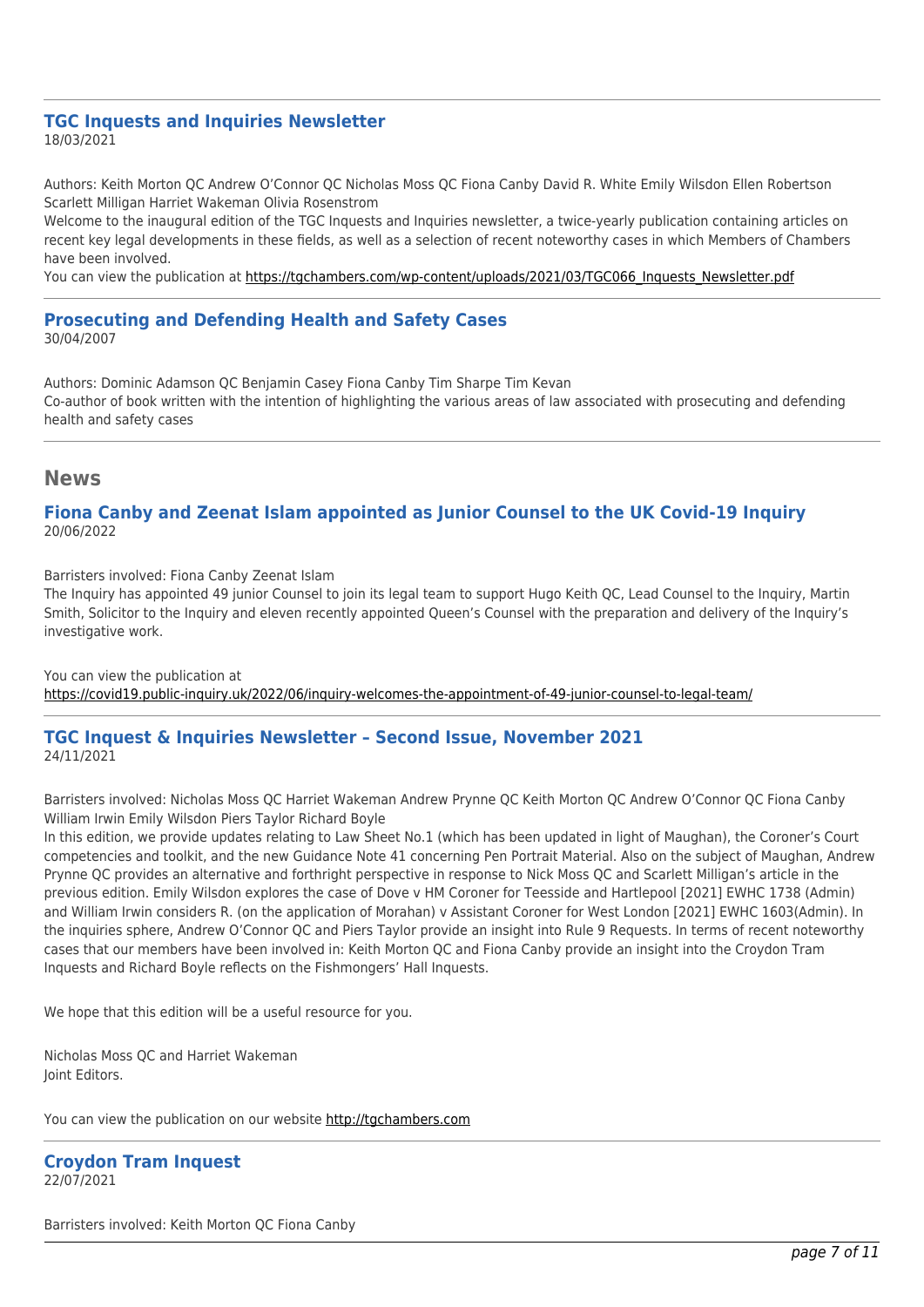Keith Morton QC and Fiona Canby were instructed on behalf of Transport for London

You can view the publication at<https://www.bbc.co.uk/news/uk-england-london-57721493>

#### **Sandilands Inquests** 17/05/2021

Barristers involved: Keith Morton QC Fiona Canby Seven people died when a tram overturned in Croydon on 9 November 2016. The Inquests are estimated to take up to 13 weeks.

#### **TGC Inquests & Inquiries Newsletter** 16/03/2021

Barristers involved: Keith Morton QC Andrew O'Connor QC Nicholas Moss QC Fiona Canby David R. White Emily Wilsdon Ellen Robertson Scarlett Milligan Harriet Wakeman Olivia Rosenstrom This will be a twice-yearly publication containing articles on recent key legal developments in these fields, as well as a selection of recent noteworthy cases in which Members of Chambers have been involved.

You can view the publication on our website [http://tgchambers.com](https://tgchambers.com/wp-content/uploads/2021/03/TGC066_Inquests_Newsletter.pdf)

#### **Air Pollution Inquest** 30/11/2020

Barristers involved: Fiona Canby

The Inquest will consider: (i) whether air pollution caused or contributed to Ella's death; (ii) how air pollution levels were monitored at the time; (iii) the steps taken to reduce air pollution; and (iv) the information provided to the public about the level of air pollution, its dangers and ways to reduce exposure.

As well as Ella's family, the other Interested Persons are the London Borough of Lewisham and central government (Defra, DfT and DHSC). The Inquest will be a partially remote hearing and is estimated to last 2 weeks.

#### **Retail Risk – London L.I.V.E.** 16/09/2020

Barristers involved: Fiona Canby Please register at the following link to watch any of the live webinar :

#### [https://us02web.zoom.us/webinar/register/WN\\_8WgHEPJ-TgywEIooWTuWEQ](https://us02web.zoom.us/webinar/register/WN_8WgHEPJ-TgywEIooWTuWEQ)

The Agenda can be found at the link below.

You can view the publication at<https://www.retailrisk.com/london-agenda/.>

#### **PIR in Air Pollution Inquest** 17/12/2019

#### Barristers involved: Fiona Canby

The original inquest was held in September 2014. A new inquest has been ordered following receipt of new evidence from Professor Holgate suggesting that unlawful levels of air pollution contributed to Ella's death. Other Interested Persons include the London Borough of Lewisham, Defra and DfT. A second PIR will take place on 8 April and the inquest is likely to be heard towards the end of 2020.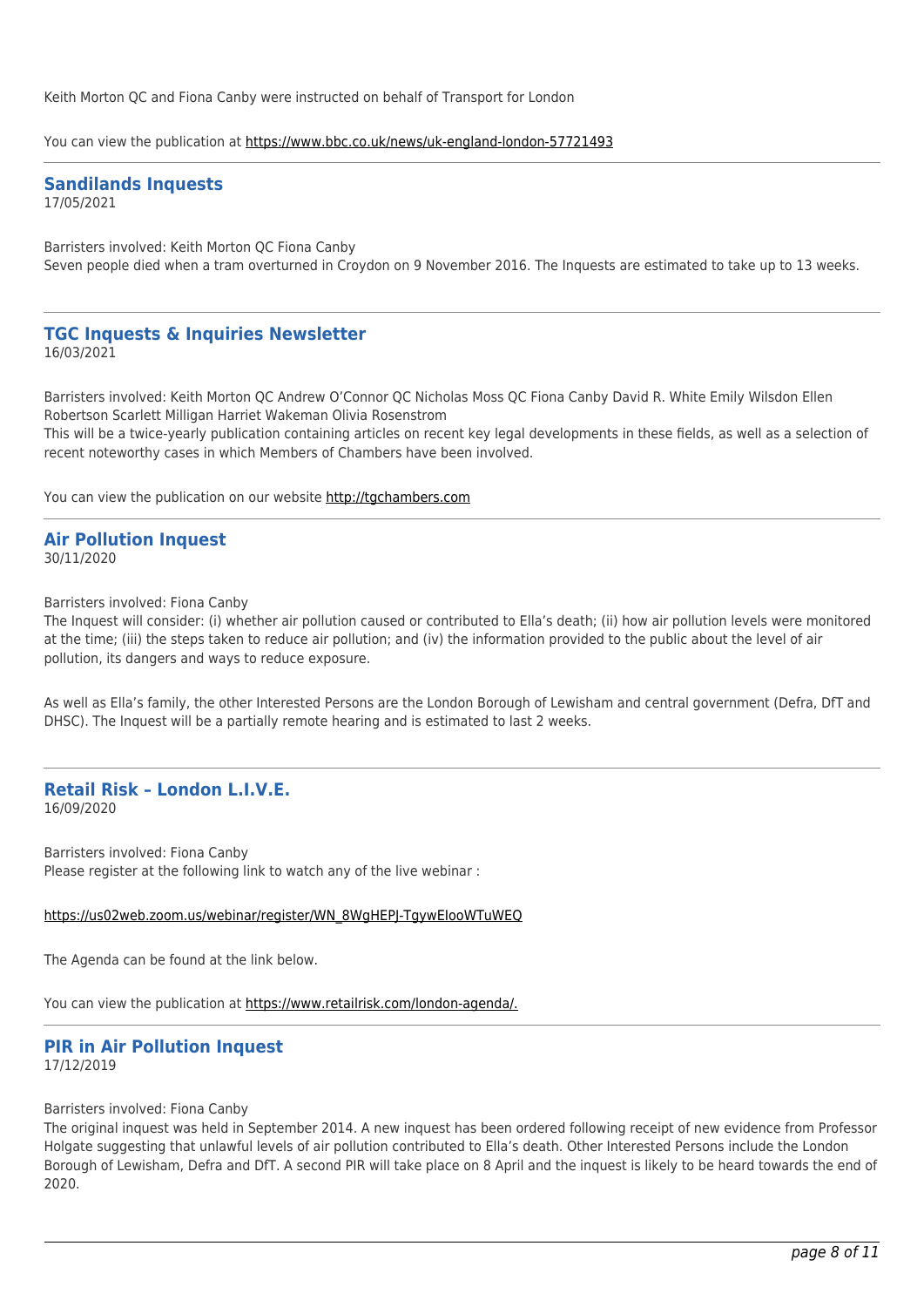#### **HSLA Annual Conference** 24/09/2019

Barristers involved: Fiona Canby The programme for the conference is:

- 1. Panel Discussion on wellbeing, stress and mental health and the future of its regulation chaired by Mary Lawrence, Osborne Clarke and Amy Sadro, Eversheds Sutherland
- 2. Seminar Safety Regulation of Public Service Vehicles and Freight Undertakings Richard Turfitt, Senior Traffic Commissioner for Great Britain
- 3. Panel/Seminar Advising public authorities and enforcers on investigations, inquests and inquiries Fiona Canby, Temple Garden Chambers; Saba Naqshabandi, Three Raymond Buildings and Oliver Carlyon, Fieldfisher
- 4. Seminar Case law and sentencing update James Leonard, Outer Temple Chambers and Deanna Heer, 5 Paper Buildings

**Venue:** Fishmongers' Hall, London Bridge, London, EC4R 9EL

#### **Timings:**

- 13.00 Registration
- 14.00 Conference starts
- 17.30 Conference ends
- 18.00 AGM
- 18.45 Pre-dinner drinks reception
- 19.30 Dinner
- 23.00 End

The event is open to both members and non-members of the Health and Safety Lawyers' Association. Bookings can be made via the HSLA website.

You can view the publication at<https://hsla.org.uk/events/annual-conference-dinner-agm/>

#### **Chambers Bar Awards 2019** 05/09/2019

Barristers involved: James Arney QC Fiona Canby

TGC are delighted to announce that they have been shortlisted for the following categories at this year's forthcoming Chambers Bar Awards:

**Personal Injury:**  Set of the Year Junior of the Year - [James Arney](https://tgchambers.com/member-profile/james-arney/)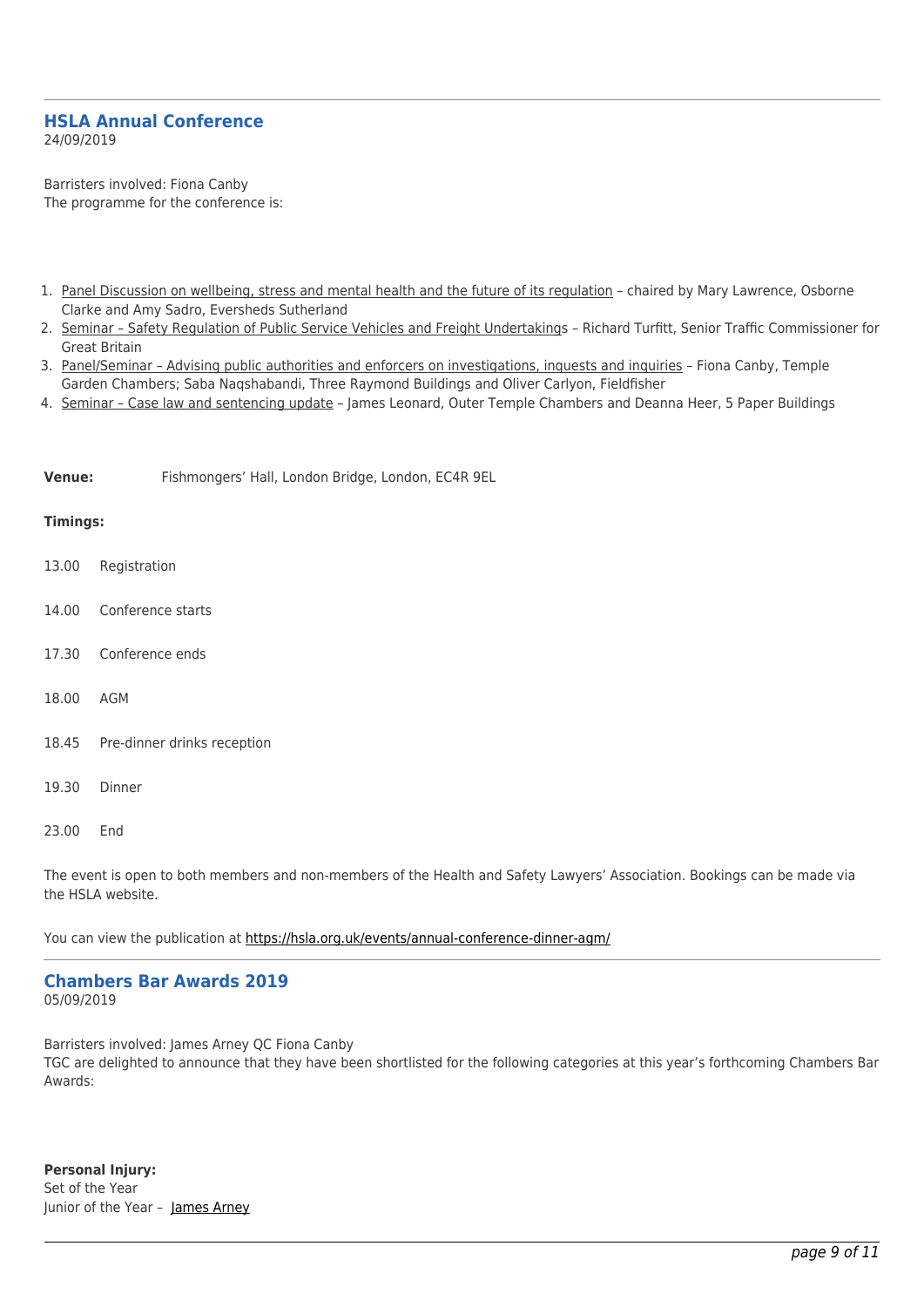Many congratulations to James and Fiona for all their hard work, and well done to all in the PI team who have all contributed to this nomination.

The award ceremony will take place on 31 October 2019.

#### **London Bridge Inquests** 08/05/2019

Barristers involved: Dominic Adamson QC Fiona Canby David R. White Piers Taylor Ellen Robertson Fiona Canby is instructed by TfL Legal and appears on behalf of Transport for London.

The inquests have a time estimate of two months. Further details can be found at the link below.

You can view the publication at<https://londonbridgeinquests.independent.gov.uk/>

### **Third Pre-Inquest Hearing in London Bridge Inquests** 11/01/2019

Barristers involved: Dominic Adamson QC Fiona Canby The Inquests will commence on 7 May 2019 in Court 1 at the Central Criminal Court with a time estimate of two months. Further details can be found at the link below.

You can view the publication at<https://londonbridgeinquests.independent.gov.uk/>

### **Inquest in to the Death of the Westminster Terror Attack Victims** 10/09/2018

Barristers involved: Nicholas Moss QC Dominic Adamson QC Fiona Canby Nicholas Moss is acting for the Corporate Officer of the House of Commons and the Corporate Officer of the House of Lords.

Dominic Adamson is acting for the widow of Kurt Cochran, and the widow of PC Keith Palmer.

Fiona Canby is acting for Transport for London.

The Chief Coroner of England and Wales, Mark Lucraft QC, will hold the inquest at The Old Bailey which is expected to last 5 weeks.

#### **Third Pre-Inquest Review Hearing in Westminster Bridge Inquests** 02/07/2018

Barristers involved: Nicholas Moss QC Dominic Adamson QC Fiona Canby Matthew Waszak

Nicholas Moss (instructed by Speaker's Counsel) appeared on behalf of the Parliamentary Authorities. Fiona Canby (instructed by TfL Legal) appeared on behalf of Transport for London. The Inquests will commence on 10 September 2018 in Court 1 at the Central Criminal Court with a time estimate of four weeks. Further details can be found at the link below.

You can view the publication at<https://westminsterbridgeinquests.independent.gov.uk/>